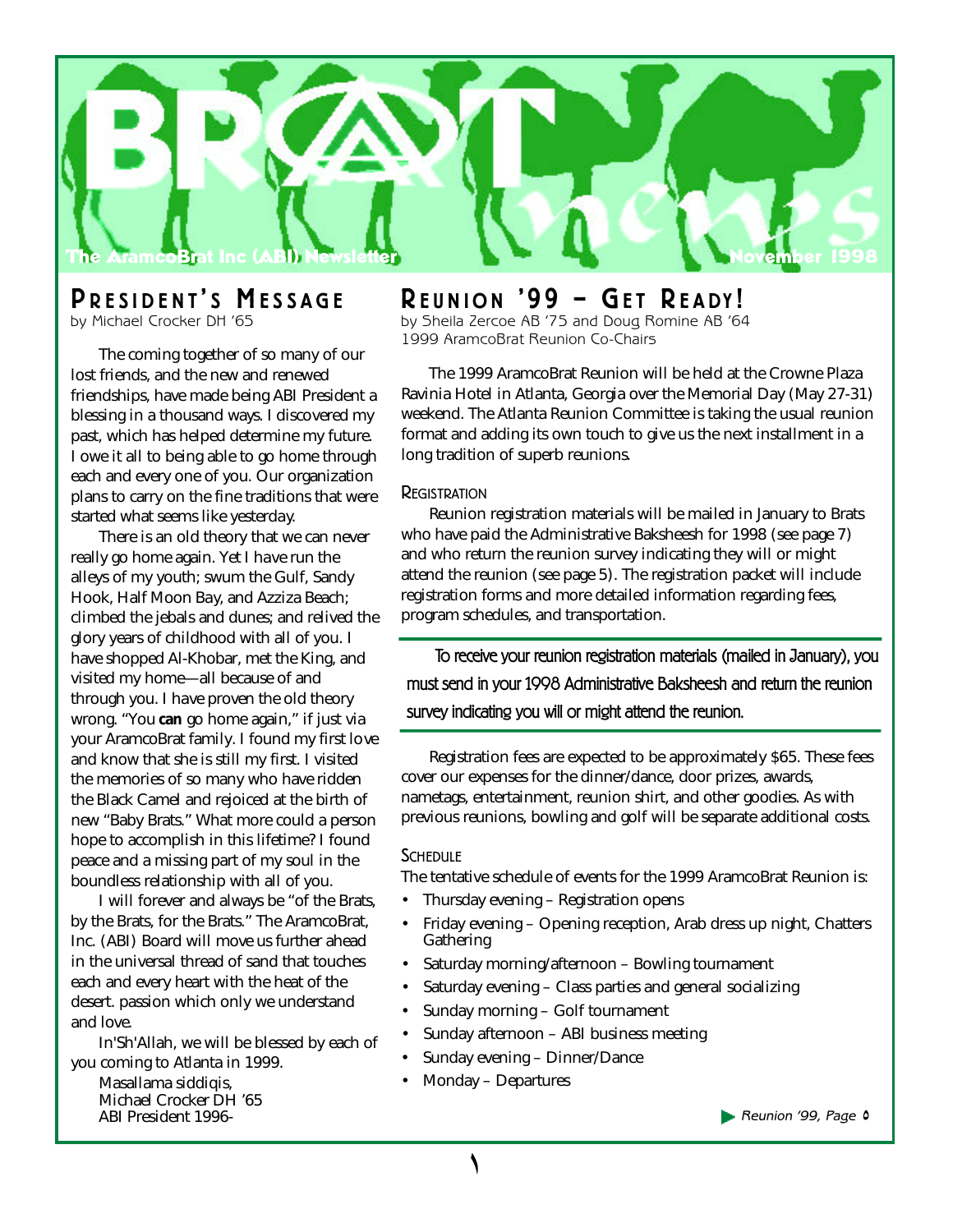# **S <sup>O</sup> W H AT ' <sup>S</sup> B A K S H E E S H , A N Y W A Y ?**

### A couple of you have asked for more information on the *Administrative Baksheesh* request that appeared in the last newsletter. This note is intended to shed some light on what the Administrative Baksheesh is, what it is used for, and why you should send your hardearned riyals to the ABI.

### WHAT IS THE ADMINISTRATIVE BAKSHEESH?

The Administrative Baksheesh is your contribution to the costs of operating AramcoBrats, Inc. While the Administrative Baksheesh term is new, the concept isn't; the Brat organization has always asked you for money every two years. In the past, it was called a Reunion Survey Fee, which suggested (incorrectly) that only Brats attending the reunion needed to pay it. In fairness, though, all Brats should share ABI expenses through a small payment every two years, since all Brats receive newsletters and other benefits of ABI membership.

WHAT IS THE ADMINISTRATIVE BAKSHEESH USED FOR?

Your Administrative Baksheesh contribution pays for the following:

- Your ABI newsletters, which come out at least twice a year
- Printing and mailing costs for Brat address directories
- Seed money for Brat reunions
- Printing and postage for reunion registration materials
- Printing and postage for information to class reps
- Monetary support for the administration of the Brat organization As thrifty as we try to be, it still costs an armful of bangles to print and mail nearly 4,000 newsletters twice a year. Add to that the expense of printing and mailing directories every other year, keeping class reps informed, printing and mailing reunion registration materials, and

providing reunion start up funds. Baksheesh payments do not fund any of the expenses of the ABI web site, the Brat Chat, or class rep newsletters. It's not that we don't want to support these items; it's simply that we can barely supply the above items with the current level of support we receive.

Paying the Administrative Baksheesh is especially important if you plan to attend the reunion, because reunion registration information is sent only to those Brats who have paid. You will **not** be asked to send a Survey Fee with your reunion attendance survey (unless you haven't yet sent in your Baksheesh). It is still one fee every two years, no matter what we call it.

Whether you attend the reunion or not, payment of the Baksheesh gets you the current ABI directory. Directories will be distributed to reunion attendees when they arrive in Atlanta in May. Directories will be mailed to non-attendees who have paid the Baksheesh in early June.

### WHERE DO I SEND MY ADMINISTRATIVE BAKSHEESH?

You can use the form on page 7 to send your Administrative Baksheesh to the ABI. Checks should be made out to AramcoBrats, Inc. and sent to Sarah Manwaring-Mitchell at the address listed on the form. The Adminstrative Baksheesh is \$15 for U.S. addresses and \$20 for non-U.S. addresses.

Thank you for your support.

# **T R E A S U R E R ' <sup>S</sup> R E P O R <sup>T</sup>**

### by Sarah Manwaring-Mitchell DH '77

Thanks to all of you who have sent in your Administrative Baksheesh. Since the Winter Newsletter was sent out, over 140 of you have contributed either the \$15 (domestic) or the \$20 (overseas) Administrative Baksheesh to help ABI meet our goals. While this is great news, the best news is the amount of donations that we have received. More than 65 of you have sent in donations totaling almost 90% of the total Administrative Baksheesh amounts collected. We wish that we could recognize each and every one of you!

Although the financial statement below shows relatively little activity as far as expenses since this Board term began in November, we are now entering the busy period of the twoyear term when reunion planning takes off, commitments are made, and our expenses increase significantly. Therefore, we ask that the rest of you fill out the form on page 7 of this newsletter and send in your contribution. We do thank you!

### **Start Up Funds** (1998-99 Board) \$ 9,631.49

### **Income:**

| <b>Administrative Baksheesh</b>       | 2.605.00   |
|---------------------------------------|------------|
| <b>Post-Reunion Merchandise Sales</b> | 637.00     |
| <b>Post-Reunion Directory Sales</b>   | 558.00     |
| Other ABI Income                      | 5.00       |
| <b>Donations</b>                      | 2278.00    |
| <b>Expenses:</b>                      |            |
| <b>ABI Winter Newsletter</b>          | (2,740.42) |
| NL Returns/Address Changes            | (208.39)   |
| Reunion Start Up/Admin                | (266.67)   |
|                                       |            |

**Balance: \$12,499.01**

### BRAT CHAT

Brat Chat is an email-based open forum for friendly discourse, critical thinking, clever argument, and strolling down memory lane. It provides an intimate, personal environment for discussion of our lives in Saudi Arabia, our lives today, and anything else we want to "talk" about. More than 600 Brats are currently subscribed.

To subscribe to Brat Chat (or just get more information), send an email message to Selena Maranjian DH '77 (tmfselena@aol.com).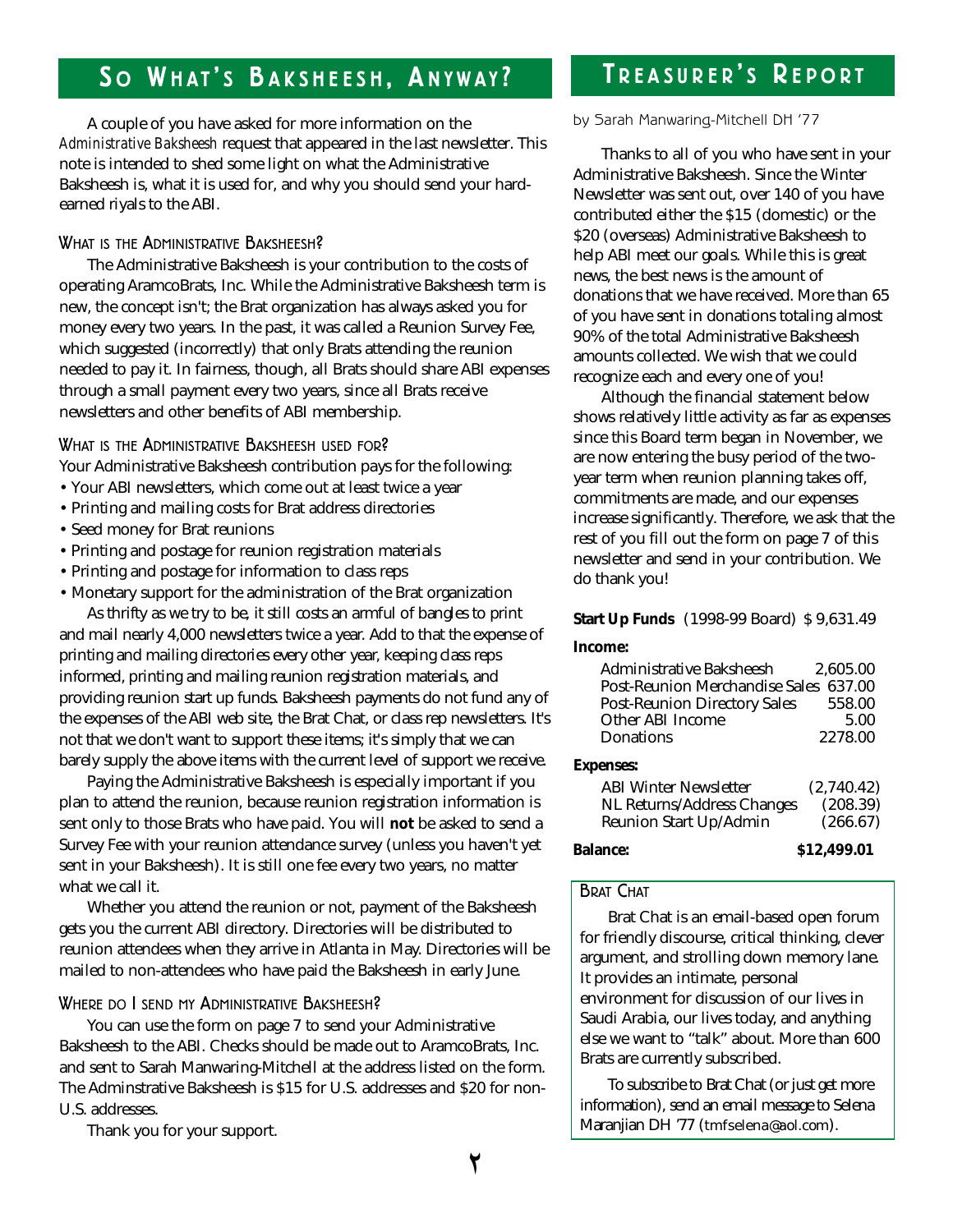## **A B I B O A R <sup>D</sup> N O M <sup>I</sup> N AT I O N S — U N C L E A <sup>B</sup> D U <sup>L</sup> WA N T S Y O U**

by Mike Polhemus DH '66

Director at Large and Nominations and Appointments Coordinator

AramcoBrats, Inc. was formed more than three years ago to ensure that Brats had a perpetual organization to help bring them together every two years and to gather and disseminate information so Brats could maintain and/or reestablish contacts with old friends with whom they share a unique heritage.

Fulfilling that mandate takes a lot of time and dedication on the parts of several people who serve on the ABI Board of Directors. While it can be trying at times, I believe that I speak for all when I say the work is truly rewarding and an awful lot of fun! But ABI does not belong to the Board of Directors. It is *your* organization, and *you* determine who will serve.

We need your help. I ask all of you to think about those you know who have the talent, skills, potential, and desire to serve the Brats.



© 1998 AramcoBrats, Inc.

BRATnews is published twice a year by AramcoBrats, Inc., 315 Ellington Street, Nacogdoches, TX 75961. All contents are the copyright property of ABI or the article author.

If you are interested in submitting an article or Letter to the Editor for publication, please contact Michael McCoy, 20 Paquawket Path, Groton, MA 01450 (mmccoy@tiac.net).

#### **ABI Board**

| President:                 | Mike Crocker (DH '65)             |
|----------------------------|-----------------------------------|
| 1st VP, Reunion Oversight: | Diane Knipfel-Adams (AB '75)      |
| 2nd VP. Publications:      | Michael McCov (RT '72)            |
| Treasurer:                 | Sarah Manwaring-Mitchell (DH '77) |
| Secretary:                 | Gail Gantt (RT '75)               |
| Directory Coordinator:     | Mike Simms (AB '78)               |
| Database Coordinator:      | Sherri Dent-Moxley (DH '77)       |
| Director at Large:         | Mike Polhemus (DH '66)            |
| Director at Large:         | Diana Ryrholm-Geerdes (RT '62)    |
| <b>Fmail Coordinator:</b>  | Eric Hill (DH '63)                |

Due to a recent minor restructuring of the Board, some of the positions have changed from the last election. All Board positions are open for nomination and there are no term limits, so every Brat is eligible for nomination.

We are also seeking nominations and suggestions for volunteers to serve in the appointed positions. As with the elected positions, these are full voting positions. The positions are:

| Elected:         | Appointed:                       |
|------------------|----------------------------------|
| President        | <b>Reunion Oversight Officer</b> |
| Vice President   | <b>Publications Coordinator</b>  |
| Secretary        | Database Coordinator             |
| <b>Treasurer</b> | <b>Email Coordinator</b>         |
|                  | <b>Directory Coordinator</b>     |
|                  | Director(s) at Large             |

We also are seeking a Class Representative Coordinator. This is a non-voting, committee-level position that allows the individual to concentrate on the Class Representatives and not have to devote a great deal of time to Board activity.

So, if you know someone who you believe is qualified, contact them first to ensure they are willing to serve. If they are, send me their full name (including maiden name if applicable), district/year, address, phone number, email address, and the position for which you are nominating them.

If you, yourself, are interested in serving, send me the same information, including the position(s) in which you are interested.

Send to: ABI Nominations

c/o Michael J. Polhemus 3600 Carla Ct. Granbury, TX 76049 817-326-5459 polhemus@itexas.net

When I receive a nomination, I will send out a letter with the applicable job description to each nominee. The letter will outline the office's duties and ask if the nominee wishes to accept the nomination and have his or her name placed on the ABI ballot. The letter will also ask for any applicable background and experience information which might be helpful to the Nominating Committee. A computer and access to email should be considered a requirement for ABI Board membership, as this is how we conduct ABI business.

I need to have all nominations by **December 15, 1998** . This will ensure the entire process is completed in time for the candidate and balloting information to be included in the Spring 1999 ABI Newsletter.

Again, we need your help in this process, and we greatly appreciate your participation.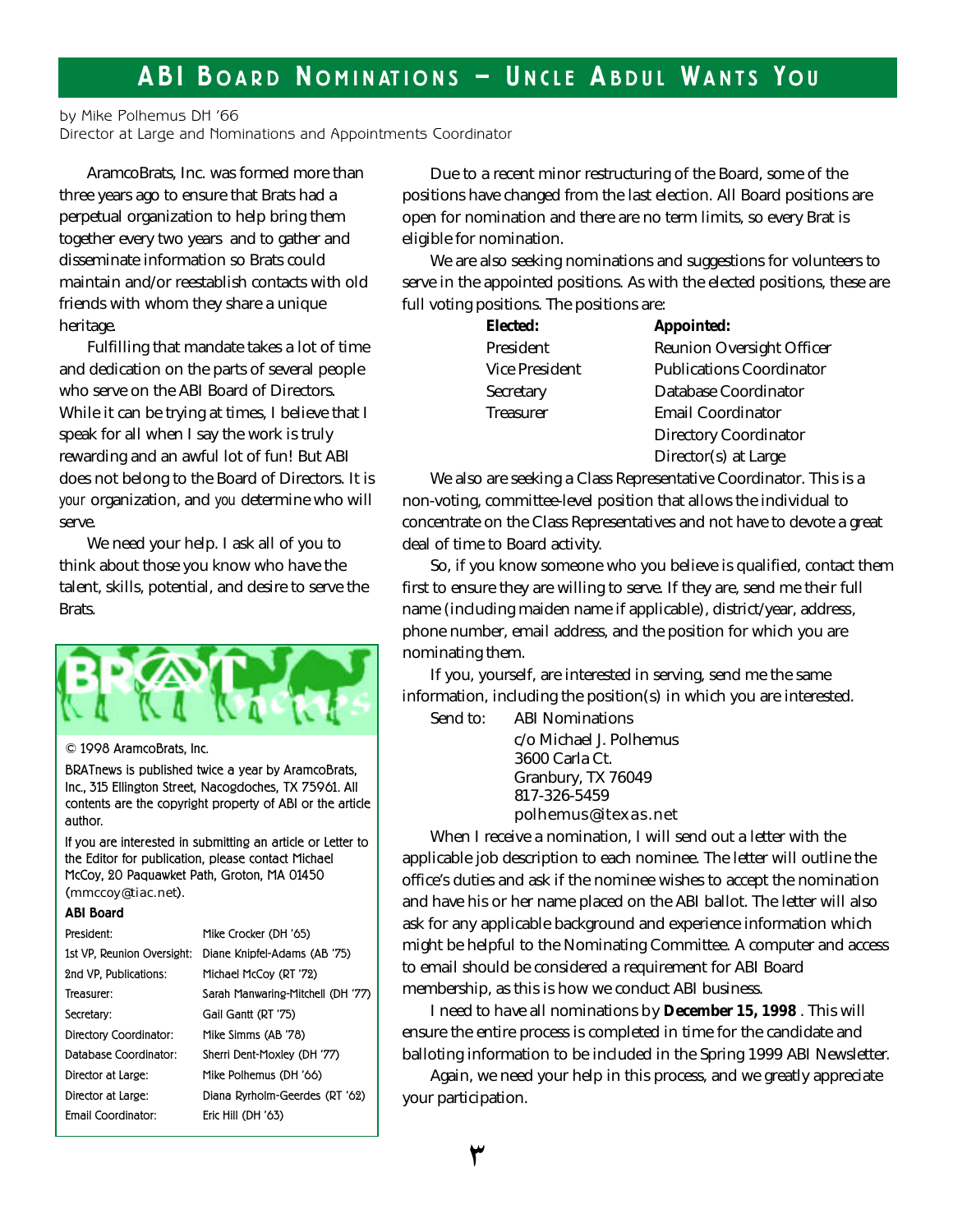## **ABI 1999 RAFFLE & AUCTION**

### by Diana Ryrholm-Geerdes RT '62

ABI's last-minute effort to raise operating revenue during the 1997 reunion was so popular and successful that we will offer a raffle and silent auction again in Atlanta.

Although we plan to budget funds to purchase certain items, we hope that, through your donations, we will have an excellent collection of Middle Eastern treasures to offer. All items donated will be identified by the giver, unless anonymity is requested.

To enter the **raffle** , individuals will need to buy one or more tickets. Winning names will be drawn during the banquet on Sunday, and the prizes will be awarded then.

The **silent auction** will involve placing your bid(s) for particular items, with the highest bid at closing taking the prize.

Some of the items at the Chandler reunion included backgammon sets, large brass coffee pots, Bedouin necklaces, brass swords, puzzle rings, a thobe set, Syrian tablecloths, Arab sandals, Arab shawls, and an Aramco lighter.

"We have already received donations of Arab wedding dresses, an 'outlandishly tacky mosque alarm clock,' a jeweled gold sword/dagger set, an original Aramco flight bag, a brass coffee pot, Saudi swords, and a brass-and-wood water pipe."

We have already received donations for Atlanta that include two Arab wedding dresses, an "outlandishly tacky mosque alarm clock," a jeweled/gold Saudi sword and dagger in a blue velvet presentation case, an original 1960 Aramco green flight bag, a large brass coffee pot, Saudi swords, and a brass-and-wood water pipe ("hubbly bubbly").

If you have something to donate, please remember to bring it with you to Atlanta. If you do not plan to attend the reunion but would still like to contribute, please contact me so that arrangements can be made for delivery. My address is listed below.

We do, however, need information about your donations by **January 15, 1999** . Please send a photo with a brief description and/or history of the item as well as your name, district/year, address, phone number, and email address to:

> Diana Ryrholm-Geerdes, ABI Director at Large 4765 Matty Court La Mesa, CA 91941-5627 619-589-8377 ryrholm@aol.com

*Shukran!*

## **BRAT CHAT GATHERING**

Want to meet the people who run Brat Chat face to face? Want to thank Mike Crocker in person for all he does? Want to see what everyone looks like? You're in luck. That's what I want to do too, so I've decided to have a Chatters Gathering in Atlanta. It'll be Friday evening (the first night) and I'll have some surprises! Awards! I'll be taking a poll as the big weekend gets closer... so keep your eyes open!

Kathy Montgomery, AB '64 abqaiqkath@aol.com

## **REUNION 2001?**

Have you ever wished that the reunion would come to your city? Well, there's one way to make that happen: volunteer to chair a reunion! ABI is searching for someone to take charge of the 8th Biennial AramcoBrat Reunion, which will be held Memorial Day Weekend, 2001. Requirements include being able to give your valuable time to Bratdom and living in a city that can accomodate a party for 750+ brats and friends and that is home to other energetic brats who wish to serve on the reunion committee.

If you're interesting in learning more, contact Diane Knipfel Adams (AB '75) at knipfeldi@aol.com or (602) 733-0294.

### **American Air Discount**

The Reunion Committee and the ABI have arranged for Brats flying on American Airlines to receive discounts on flying. Call American Air at 1-800-433-1790 to make reservations. If you book more than 60 days in advance, you will receive a 10% discount off the lowest available fare. If you book less than 60 days in advance, you'll receive a 5% discount.

To obtain the discount, specify your group number (A5159UB) and your group name (ARAMCOBRATS) when making your reservation.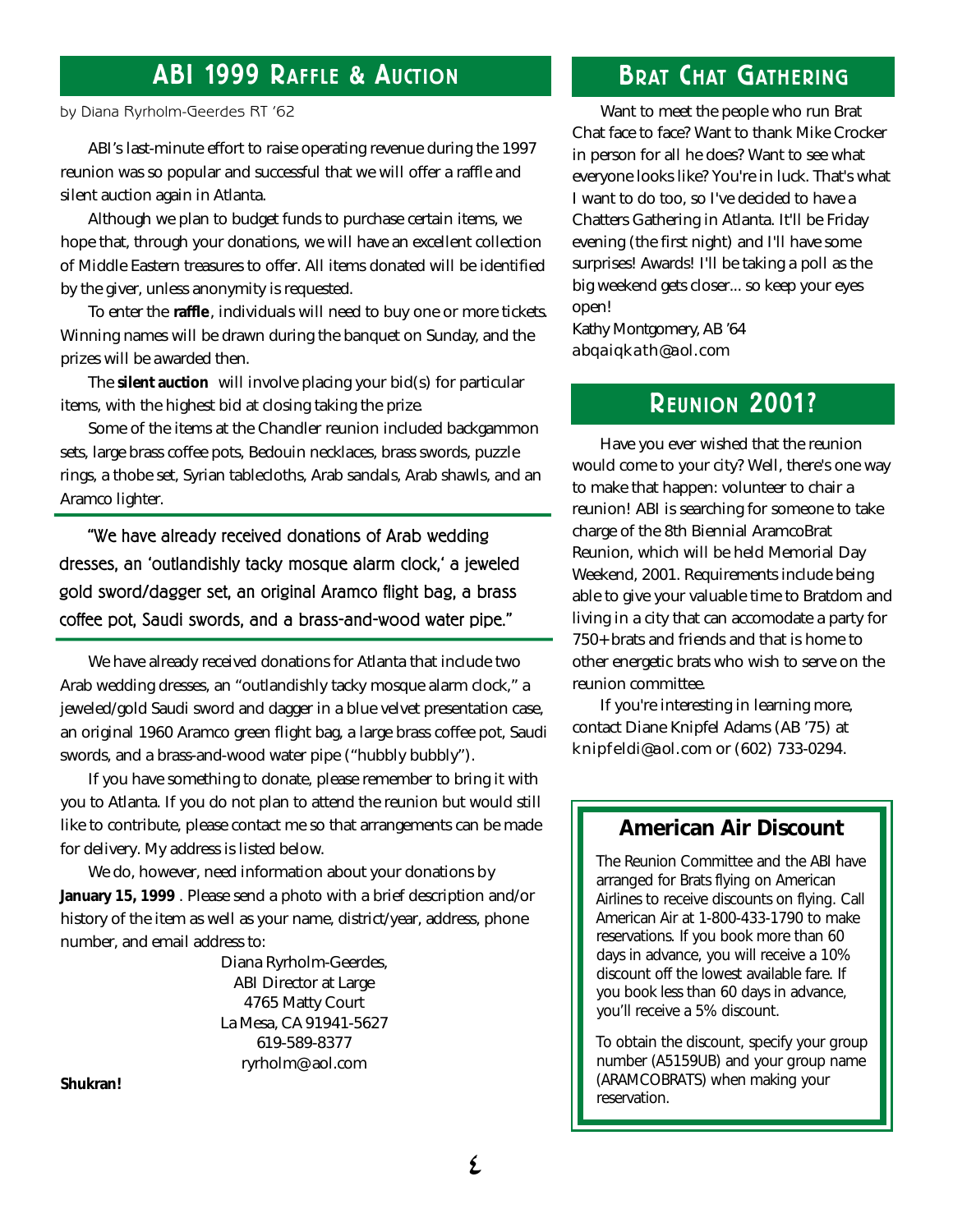#### **Reunion '99 (from Page \)**

### **HOTEL**

The Crowne Plaza Ravinia is a fabulous hotel on Atlanta's northern perimeter. It will be a wonderful home for our first East Coast reunion. To make reservations, call (800) 554-0 055. You must mention that you are an Aramco Brat to get the special rate of \$65 plus tax per room per night. If you wish to extend your stay in Atlanta, the Brat rates are good three days before and after the reunion. Make your reservation today! Let's fill up the hotel again!

A bulletin board will be available at the hotel for anyone wishing to make announcements or arrangements separate from the official reunion activities. The reunion committee is not responsible for any postings but reserves the right to remove anything considered inappropriate.

### **TRANSPORTATION**

 $\frac{1}{\sqrt{2}}$ 

The official airline of the 1999 Reunion – no, it's not Saudia – is American Airlines. Call American at 1-800-433- 1790 to get 10% off the lowest available fare if you book 60 days in advance or 5% off the lowest fare if you book less than 60 days in advance. You must give the agent our group number (A5159UB) and group name (ARAMCOBRATS) when making your reservation.

Local transportation will be easier than ever thanks to MARTA, Atlanta's rapid transit system. Get off the plane, pick up your bags, and board a MARTA train, all without leaving the airport. For less than \$2, you can travel directly to the mall across the street from the hotel, where you will be greeted by the complimentary hotel van.

### STAY INFORMED

The Reunion Committee will be posting updated information on the Reunion web page periodically. To access the Reunion web page, point your browser at http://www.aramco-brats.com and click the *Reunion Info* link. Alternatively, you can contact Sheila Zercoe, 5406 Central Church Road, Douglasville, GA 30135, (770) 577- 1331, or send her email at szercoe@mindspring.com.

### SEE YOU IN MAY!

Please return all forms and fees promptly to ensure your spot at the reunion! The 1999 AramcoBrat Reunion Committee is proud to host the first East Coast reunion. We are expecting to see all the reunion regulars plus a whole bunch of new faces now that the reunion has moved to our part of the country. We are anxious to see you ALL in Atlanta!

### ATLANTA REUNION COMMITTEE

Sheila Zercoe (AB '75) and Doug Romine (AB '64), Reunion Co-Chairs

Mary Beth Edwards-Kinney (DH '76) Secretary/Treasurer, Randa Chichakli (DH '87), Karl Fromberg (AB '60), Kathye Neally-Dunsmore (DH '67), Don Raposo (DH '51), Don Richards (AB '75), Kevin Rickwood (RT '59), Erica Ryrholm-Martin (DH '72), and Kathy Strickland (DH '87).

# **R E U N I O N ' 9 9 S <sup>U</sup> R V E <sup>Y</sup> • AT L A N TA , G A • M A Y 2 7 - 31, 19 9 9**

|                                                                                        | Yes, I'm coming to the Reunion | $Maybe - Send me information$                               |  | Return this form by November 30, 1998 to receive the January reunion mailing<br>No, I'm not coming |
|----------------------------------------------------------------------------------------|--------------------------------|-------------------------------------------------------------|--|----------------------------------------------------------------------------------------------------|
| Name:                                                                                  | Middle<br>First                | Maiden<br>Last                                              |  | I plan to bring a spouse/guest                                                                     |
| District/Year:*                                                                        | District (DH, RT, AB, or UD)   | Year of 9th Grade Graduation                                |  | Name:<br>If spouse/guest is a Brat, please include maiden name                                     |
| Address:                                                                               |                                |                                                             |  | district, and year.                                                                                |
|                                                                                        | Street/Post Office Box         |                                                             |  | I plan to participate in Saturday bowling.                                                         |
|                                                                                        | City                           | State/Country<br>$ZIP+4$                                    |  | I plan to participate in Sunday golf.                                                              |
| Telephone:                                                                             |                                |                                                             |  |                                                                                                    |
|                                                                                        | Area Code/Country Code         | Telephone Number                                            |  | You can include my name on the list of reunion                                                     |
|                                                                                        |                                | This is New Address Information - Please Update ABI Records |  | attendees on the Reunion web page.                                                                 |
| * Year you graduated from 9th grade and district where you lived at graduation. If you |                                |                                                             |  |                                                                                                    |
|                                                                                        |                                |                                                             |  |                                                                                                    |

*did not graduate from an ARAMCO school, year you would have graduated and last district where you lived.*

### **Mail to: AramcoBrats, Inc., P.O. Box 429, Lithia Springs, GA 3 0122 U.S.A.**

*Note: This is an interest survey, not a registration form. Registration materials will be mailed in January only to those brats who have paid their Administrative Baksheesh and returned this survey with Yes or Maybe checked.*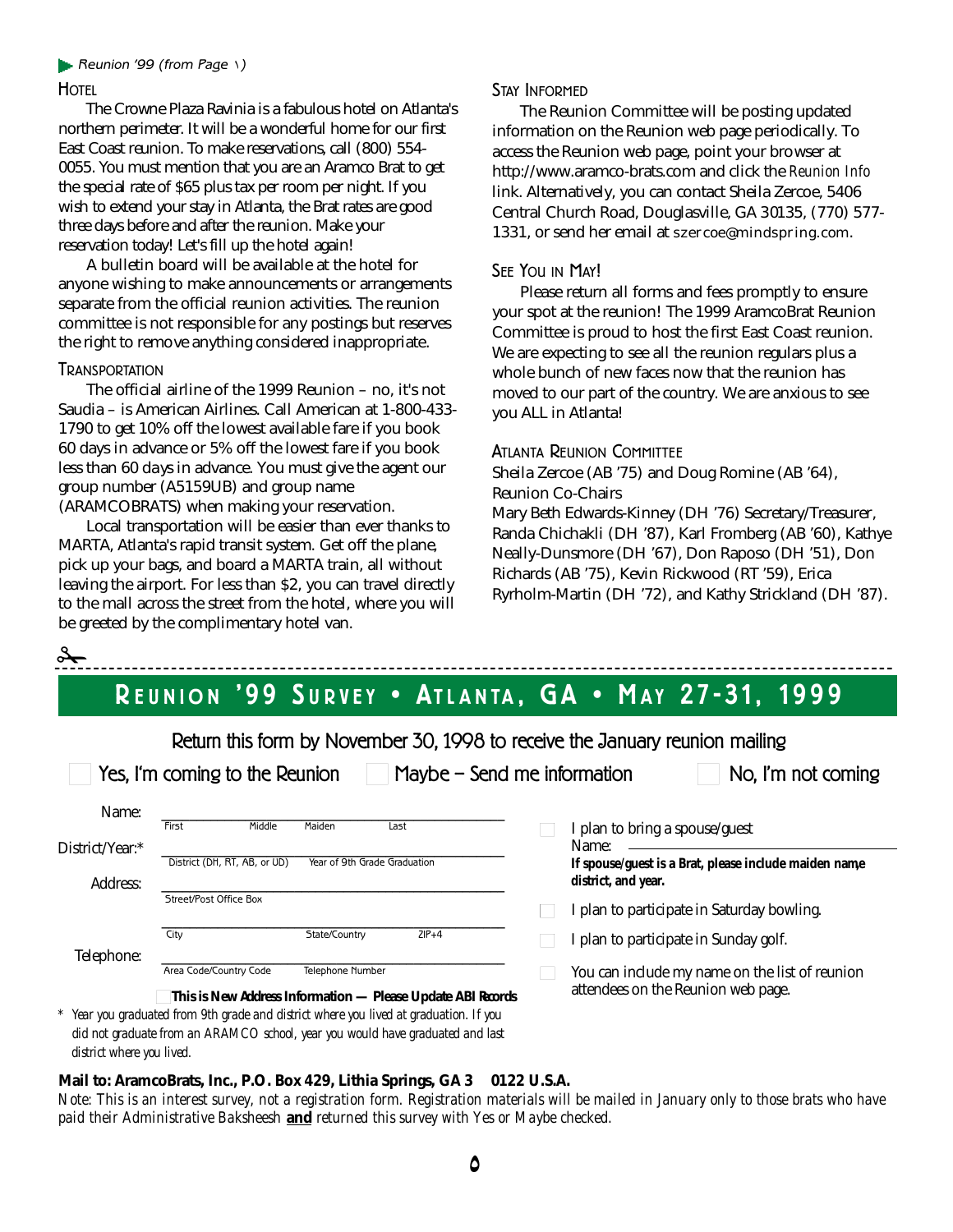## **C L A S S R E P R E S E N TAT I V E <sup>S</sup>**

Michael Vance (RT '52) has taken over the position of Class Representative Coordinator (CRC). Experienced in being a Class Rep for the classes of 1952–1955, Mike brings a renewed spirit and much enthusiasm to the position. Believing that being a Class Rep should be a fun and satisfying experience that is essential to the Aramco Brats, Mike hopes to find volunteers for all classes that do not currently have Class Reps. In his opinion, "every Brat should have a Class Rep."

Mike was a Saudi stamp collector years ago and has now gone back to his hobby. He is currently developing a complete Saudi stamp book and organizing a web page of "The Good Old Days" of the 50's.

You can reach Mike at the following address: Mike Vance RT '52 120 Olive Mill Road Santa Barbara, CA 93108-2424 mgvance@west.net 1948 - 1951 AB / DH / RT Marcia Hubbard-Tancrell, RT '50 1952 - 1954 AB / DH / RT Mike Vance, RT '52 1955 AB / DH Mike Vance, RT '52 1955 RT Judy Lorentzen-Dragotta, RT '55 1956 AB / DH Terry Beals, AB '56 1956 RT Gail Eckberg-McGuire, RT '56 1957 AB / DH / RT Ann Zimmerman-Finley, DH '57 1958 DH Carol Clark-Gibson, DH '58 1959 AB/DH/RT Pamela Ehrgott-McLemore, DH '59 1959 AB / DH / RT Anne-Bryan-Patrick, DH '59 1960 AB / DH/ RT Pat Kenning-Nania, RT '60 1960 AB / DH/ RT Christina Ryrholm, RT '60 1961 DH Steve Bisel, AB '61 1961 DH Tim (Tavy) Sandin, DH '61 1961 RT Joe Meadors, RT '61 1962 RT Ted Pasternack, RT '64 1963 DH Bill McWood, DH '63 1963 RT Ted Pasternack, RT '64 1964 AB Margot Abbott, AB '64 1964 DH Nancy Hill, DH '64 1964 DH Wendy Cyr-Maerzluft, DH '64 1964 RT Ted Pasternack, RT '64 1965 AB / DH / RT Cathy Reade-Moreland, RT '65 1966 AB / DH / RT Doral-Zadorkin-Allen, DH '66 1967 DH / RT Kathye Neally-Dunsmore, DH '67 1967 AB Sheila Cook-Frasier, AB '67 1968 AB / DH / RT Barbara Righter-Bradley, DH '68 1968 AB / DH / RT Mark Lameier, DH '68 1969 AB / DH / RT Colette Philip, DH '69 1970 AB / DH Brian McCoy, DH '70 1970 DH Eileen McDonald-Helms, DH '70

1970 RT Mark Ingram, RT '70

1970 RT Brenda Harrison-Wendel, RT '70 1970 RT Constantine Yiannakakis, RT '70

| 1971 | AB / DH / RT | Stephanie Knott, DH '71            |
|------|--------------|------------------------------------|
| 1972 | AB / DH / RT | Kim Ayers-Miller, DH '72           |
| 1973 | AB / DH / RT | Debbie Dorsch, DH '73              |
| 1974 | AB / DH / RT | Laura Hammill, DH '74              |
| 1974 | AB / DH / RT | Patty Schnautz, DH '74             |
| 1975 | AB / DH      | Diane Knipfel-Adams, AB '75        |
| 1975 | RT           | Gail Gantt, RT '75                 |
| 1976 | AB           | Karen Fogle-Smith, AB '76          |
| 1976 | DH           | Robin Norberg-Kennedy, DH '76      |
| 1976 | RT           | Carol Reade, RT '76                |
| 1977 | AB / DH / RT | Selena Maranjian, DH '77           |
| 1977 | AB / DH / RT | Sherri Dent-Moxley, DH '77         |
| 1977 | AB / DH / RT | Sarah Manwaring-Mitchell, DH '77   |
| 1978 | AB / DH      | Diane Hammill-Johnson, DH '78      |
| 1978 | RT           | Michelle Pieksma, RT '78           |
| 1979 | AB           | Claudia Ingham, AB '79             |
| 1979 | DH           | Dan Norton, DH '79                 |
| 1979 | RT           | Duane Hopple, RT '79               |
| 1979 | RT           | David Kirkwood, RT '79             |
| 1980 | AB           | Gidget Carlson-Kruse, AB '81       |
| 1980 | DH           | Jan Taylor-Carter, DH '80          |
| 1981 | AB           | Gidget Carlson-Kruse, AB '81       |
| 1981 | DH           | Janine Brentari-Brennan, DH '81    |
| 1981 | RT           | Kathie Higdon-Lardon, RT '81       |
| 1982 | DH           | Angela Fermendzin, DH '82          |
| 1982 | DH           | Bibo Sabbaugh, DH '82              |
| 1982 | DH           | Deanna Walker, DH '82              |
| 1982 | RT           | Doreen Redmon-Priestly, RT '82     |
| 1983 | AB           | Kristen Davis-Burns, AB '83        |
| 1983 | AB           | Elizabeth Scofield, AB '83         |
| 1983 | DH           | Melissa Johnson, DH '83            |
| 1983 | DH           | Michelle Pippin, DH '83            |
| 1983 | DH           | Andrea Williams-Roberts, DH '83    |
| 1983 | RT           | Tanya Van der Schans-Borel, RT '83 |
| 1984 | AB / UD      | Gail Koehler-Kennedy, UD '84       |
| 1984 | RT           | Liz Germani, RT '84                |
| 1985 | AB           | Xavier Silva, AB '85 (?)           |
| 1985 | DH           | Ramsey Hammad, DH '85              |
| 1985 | RT           | David Lackey, RT '85               |
| 1985 | RT           | Dusty Swartz, RT '85               |
| 1985 | UD           | Amanda Koehler-Saum, DH '85        |
| 1986 | AB           | Xavier Silva, AB '85 (?)           |
| 1986 | DH           | Andrea Hamblin, DH '86             |
| 1986 | RT           | Alice Homolka, RT '86              |
| 1987 | DH           | Kristy Arnett, DH '87              |
| 1987 | RT           | Michelle Fallon, RT '87            |
| 1988 | UD           | Danielle Costas-Verkler, UD '88    |
| 1992 | DH           | Jessica Orlowski, DH '92           |
| 1992 | UD           | Erik Hjelle, UD '92                |
| 1993 | DH           | Carol Fwu, DH '93                  |
| 1997 | DH           | Sirena Sims, DH '97                |
| 1997 | RT           | Beth Schaffer. DH '97              |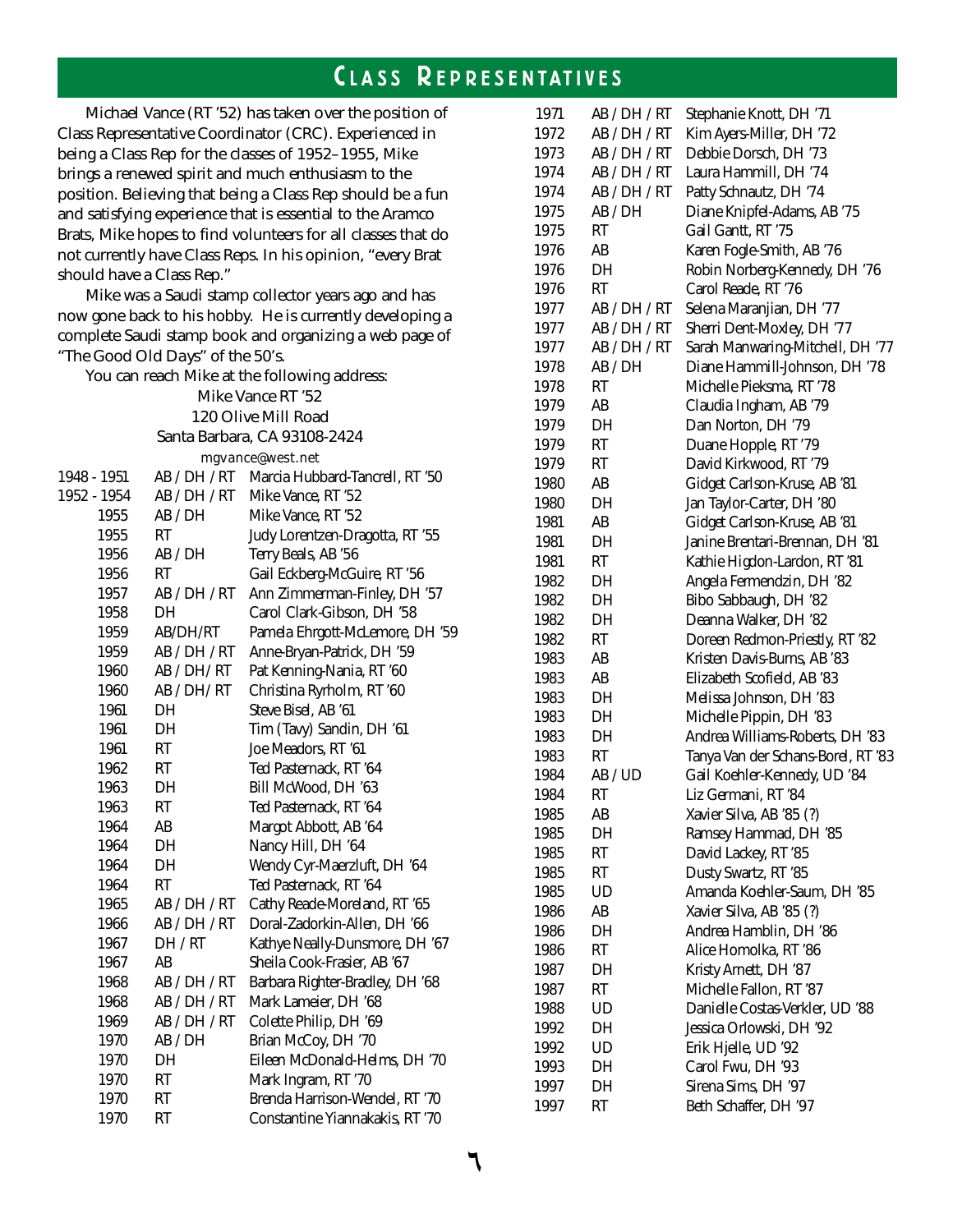**ABT Builletin Board** To post a builderin Board<br>write or email write or email Michael McCoy<br>Pagunut 20 Paquawket Path<br>Groton, M4 of Path Groton, MA 01450 mmccoy@biac.net<br>http://www.ac.net nimecosyliniac.net<br>#1/line after the first five lines<br>#1/line after that. Make chart. \$1/line after the first five line<br>Payable to that. Make checks<br>Payable to the ABI, The ABI Tunner after that. Matches the lines.<br>Payable to the ABI, The ABI board<br>meerves the right to decline.... The ABI. The ABI boats<br>The ABI boats the right to decline any<br>fictn it deems inconsistant any Item it doesn't right to decline any<br>tion it doesn's inconsistent with<br>the goals of the Aramons... the goals of the AramcoBrate, line.<br>The goals of the AramcoBrate, line.

 $\mathscr{L}_{\infty}$ 

 $\frac{1}{\sqrt{2}}$ 

Aramco, Saudi, and Middle-Eastern stuff for sale. Check out the website at http://www.teleport.com/~christo/. Make an offer and it could be yours! christo@teleport.com.

Reunion Suq II: If you'd like to be a vendor in the suq at the Atlanta reunion, please contact Sheila Zercoe at szercoe@mindspring.com or 770-577- 1331.

If you would like to receive an electronic copy of the BratNews instead of a paper copy, please send a note to Michael McCoy at the address on the left. An electronic (Adobe Acrobat) version of the newsletter is available through the ABI web page. A link to obtain the free Acrobat Viewer software is there, too.

Learn all about investing in the stock market at The Motley Fool. Visit our (free) website at http://www.fool.com or look for our books *The Motley Fool Investment Guide* and *You Have More Than You Think* at your favorite bookstore. The Washington Post says: "The Fool is funny and flip, while containing solid information and advice for individual investors."

Earn \$\$\$ for ABI: Purchase your office supplies from OfficeMax Commercial sales (Russ Dersch RT '65) and earn rebate dollars which go directly to ABI. Contact Russ at 1-888-467-8886 or email russder@waterw.com

CHANGE OF ADDRESS CARD - LET US KNOW YOU'VE MOVED

**We want to make sure Brats everywhere can stay in touch. Please help us accomplish this by letting us know if your address information has changed.**

|                           | Name:           |                              |        |                              |         |
|---------------------------|-----------------|------------------------------|--------|------------------------------|---------|
|                           |                 | First                        | Middle | Maiden                       | Last    |
| RINT                      | District/Year:* |                              |        |                              |         |
|                           |                 | District (DH, RT, AB, or UD) |        | Year of 9th Grade Graduation |         |
| $\Omega$                  | Address:        |                              |        |                              |         |
| ш                         |                 | Street/Post Office Box       |        |                              |         |
| S                         |                 |                              |        |                              |         |
| $\blacktriangleleft$<br>ш |                 | City                         |        | State/Country                | $ZIP+4$ |
| پ                         | Telephone:      |                              |        |                              |         |
|                           |                 | Area Code/Country Code       |        | Telephone Number             |         |



**Mail to: AramcoBrats, Inc., c/o Sherri Dent-Moxley, 675 Cypress Tree Driv e, Rock Hill, SC 29730-9271 U.S.A.**

*\* Year you graduated from 9th grade and district where you lived at graduation.*

*If you did not graduate from an ARAMCO school, year you would have graduated and last district where you lived.*

**ADMINISTRATIVE BAKSHEESH - I WANT TO SUPPORT ABI** 

# Your contributions keep ABI alive - please respond today!

|                                   | Name:<br>$\sum$ District/Year:* | Middle<br>First                                        | Maiden<br>Last                                                                         | 1997-1999 Administrative Baksheesh:<br>$(S15$ U.S/ $S20$ International)                                        |
|-----------------------------------|---------------------------------|--------------------------------------------------------|----------------------------------------------------------------------------------------|----------------------------------------------------------------------------------------------------------------|
| $\boldsymbol{\alpha}$<br>$\Omega$ | Address:                        | District (DH, RT, AB, or UD)<br>Street/Post Office Box | Year of 9th Grade Graduation                                                           | <b>Additional Contribution:</b><br>Anonymous contribution – Please do<br>not include my name in list of donors |
| ш<br>n<br>⋖<br>ш                  | Felephone:                      | City                                                   | State/Country<br>$ZIP+4$                                                               | 1997 ABI Directories:<br>(\$10 U.S/ \$14 International each)                                                   |
| $\Omega$                          |                                 | Area Code/Country Code                                 | <b>Telephone Number</b><br>This is New Address Information — Please Update ABI Records | Total:<br>Please make checks payable to AramcoBrats, Inc.                                                      |

**Mail to: AramcoBrats, Inc., c/o Sarah Manw** aring-Mitch ell, 5923 Fairview Woods Drive, Fairfax Station, VA 22039 U.S.A. *\* Year you graduated from 9th grade and district where you lived at graduation.*

*If you did not graduate from an ARAMCO school, year you would have graduated and last district where you lived.*